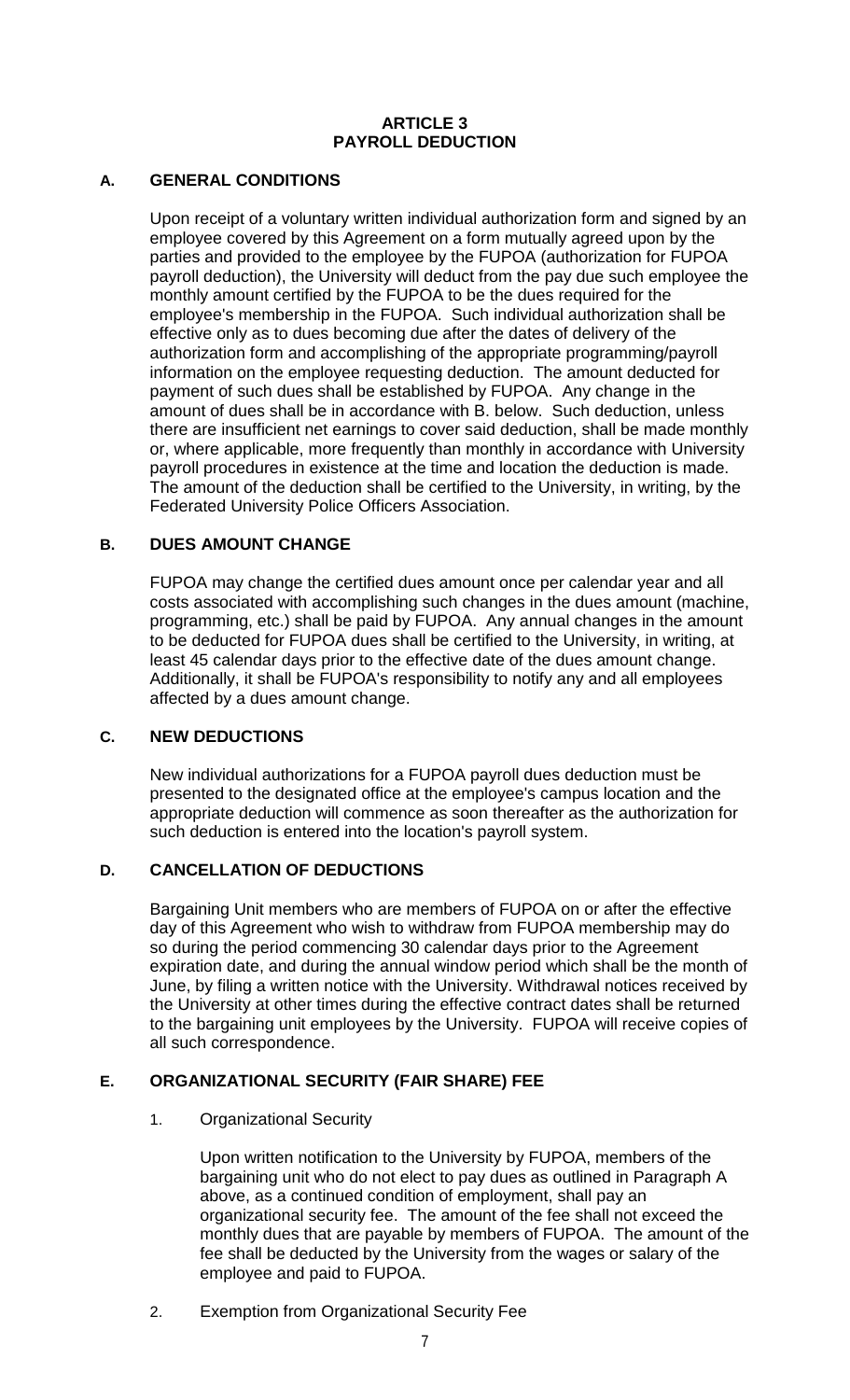An employee in this unit who is a member of a bona fide religion, body, or sect that has historically held conscientious objections to joining or financially supporting public employee organizations, shall not be required to join or financially support FUPOA as a condition of employment. An employee to which this provision is applicable may be required to pay sums equal to the amount of the organizational security fee to a nonreligious, non-labor charitable fund exempt from taxation under the Internal Revenue Service code chosen by the employee from a list of at least three funds designated by the University and FUPOA, or if the University and FUPOA fail to designate funds, chosen by the employee.

3. Severability

In the event that the fair share provisions of the Higher Education Employer-Employee Relations Act (amendments to HEERA by SB 645, 1999) are declared invalid or void by statute or judicial decision, the parties agree that the understandings codified in Section E will be null and void.

#### **F. INFORMATION TO ACCOMPANY REMITTANCE AND FEES FOR PROVIDING PAYROLL DEDUCTIONS**

- 1. Each campus shall remit to FUPOA to an address designated by FUPOA an amount representing the dues deduction and organizational security fees, less any reduction(s) referenced in Section A. above, made pursuant to this Article. A standard deduction report shall be provided to FUPOA on a monthly basis and shall contain, by campus, an alphabetical listing of the FUPOA members for whom payroll deductions were made. The report shall include the employee identification number, employee name and amount withheld. Any costs associated with changing the deduction report referenced above shall be fully paid by FUPOA.
- 2. The campus, for each check remitted to FUPOA, shall charge FUPOA and deduct from the dues total being remitted to FUPOA \$.07 per employee for whom dues deductions are being made and \$10.00 for each check remitted. These costs will continue to be charged to FUPOA on an ongoing basis.

# **G. CORRECTION OF ERRORS**

If through inadvertence or error the University fails to make authorized deductions, organizational security fees, or any part thereof, the University shall have no responsibility to correct such omission or error retroactively. Once the funds are remitted to the designated representatives of FUPOA, their disposition thereafter shall be the sole and exclusive responsibility of FUPOA. It is expressly understood and agreed that FUPOA shall promptly refund to the employee any deductions erroneously withheld from the employee's wages by the University and paid to FUPOA. If through error the full amount due to be deducted is not deducted and remitted to FUPOA, the University will, upon written authorization of the employee, provide subsequent deductions until the shortage is corrected.

# **H. INSURANCE PROGRAM**

Payroll deduction shall be made for FUPOA sponsored insurance programs pursuant to the provisions of the University's Accounting Manual requirements as set forth in "Special Regulations for Non-University Insured Benefit Program."

#### **I. INDEMNIFICATION**

FUPOA shall indemnify and save the University harmless against any and all claims, demands, suits or other forms of liability, which may arise out of actions taken or not taken by the University for purposes of complying with the provisions